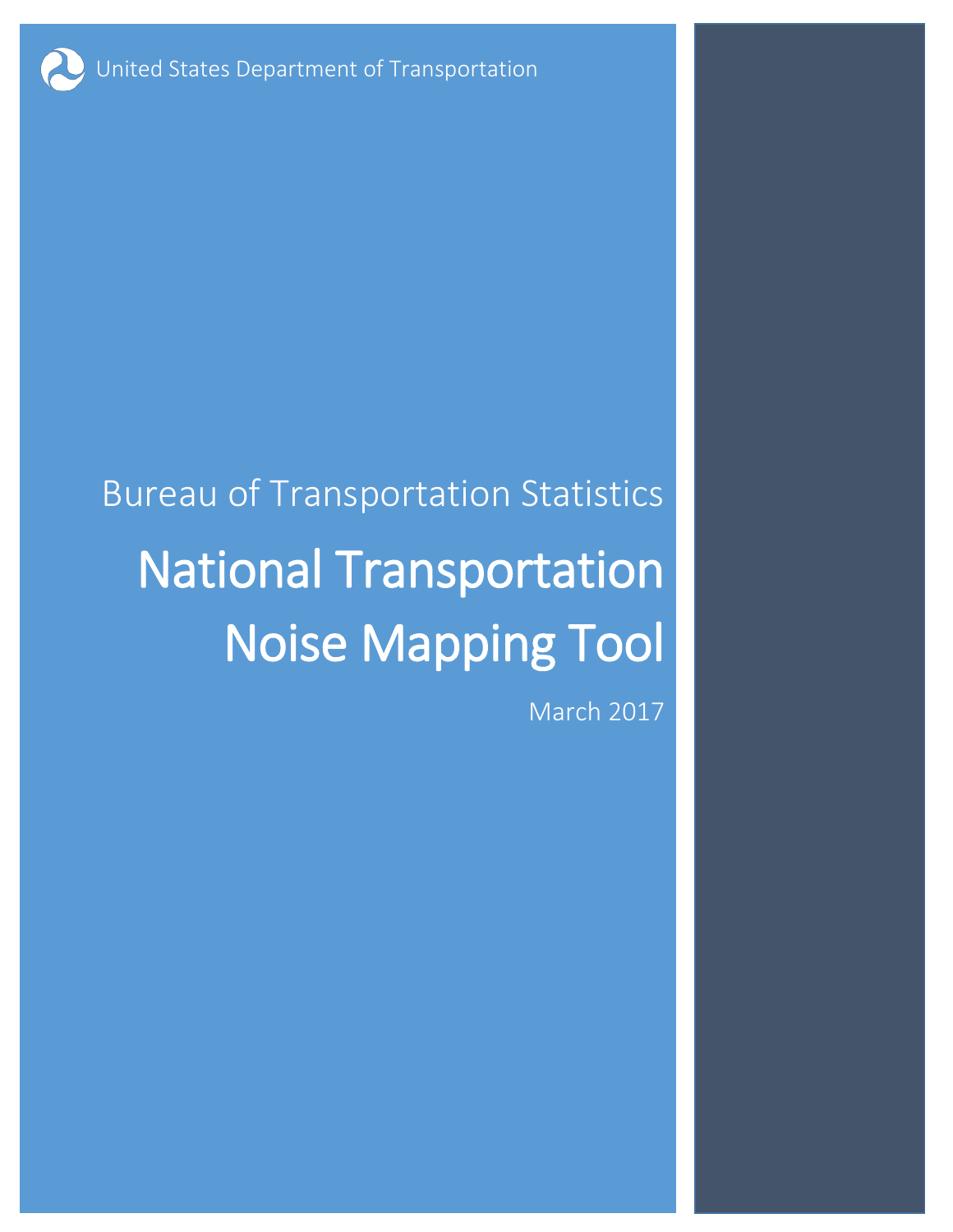Prepared for: United States Department of Transportation Office of the Assistance Secretary for Research and Technology Bureau of Transportation Statistics Washington, DC 20590

Prepared by: United States Department of Transportation Office of the Assistance Secretary for Research and Technology Volpe National Transportation Systems Center Environmental Measurement and Modeling Division, Environmental Science and Engineering Division Cambridge, MA 02142

## **Notice**

This document is disseminated under the sponsorship of the Department of Transportation in the interest of information exchange. The United States Government assumes no liability for the contents or use thereof. The United States Government does not endorse products or manufacturers. Trade or manufacturers' names appear herein solely because they are considered essential to the objective of this report.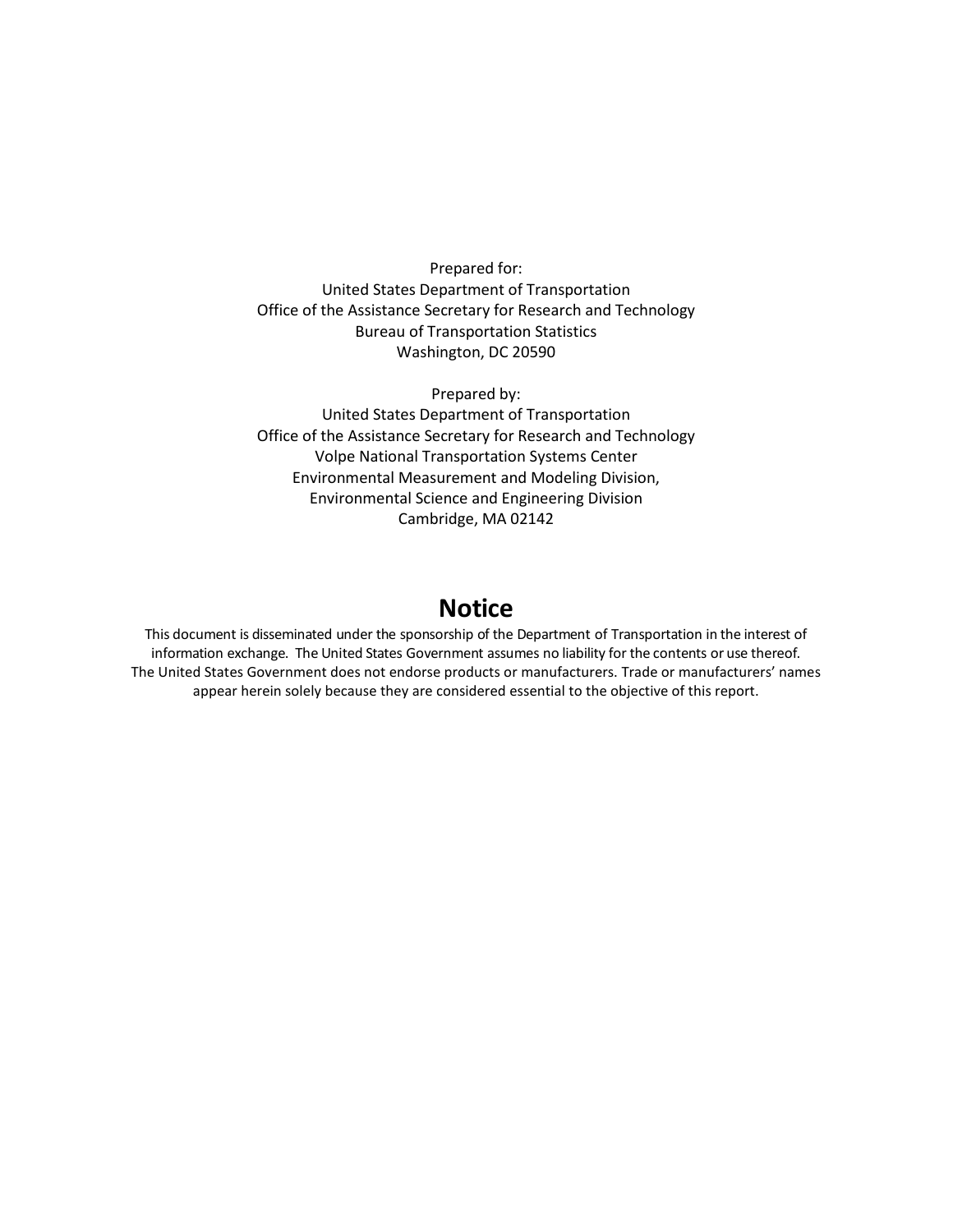## Table of Contents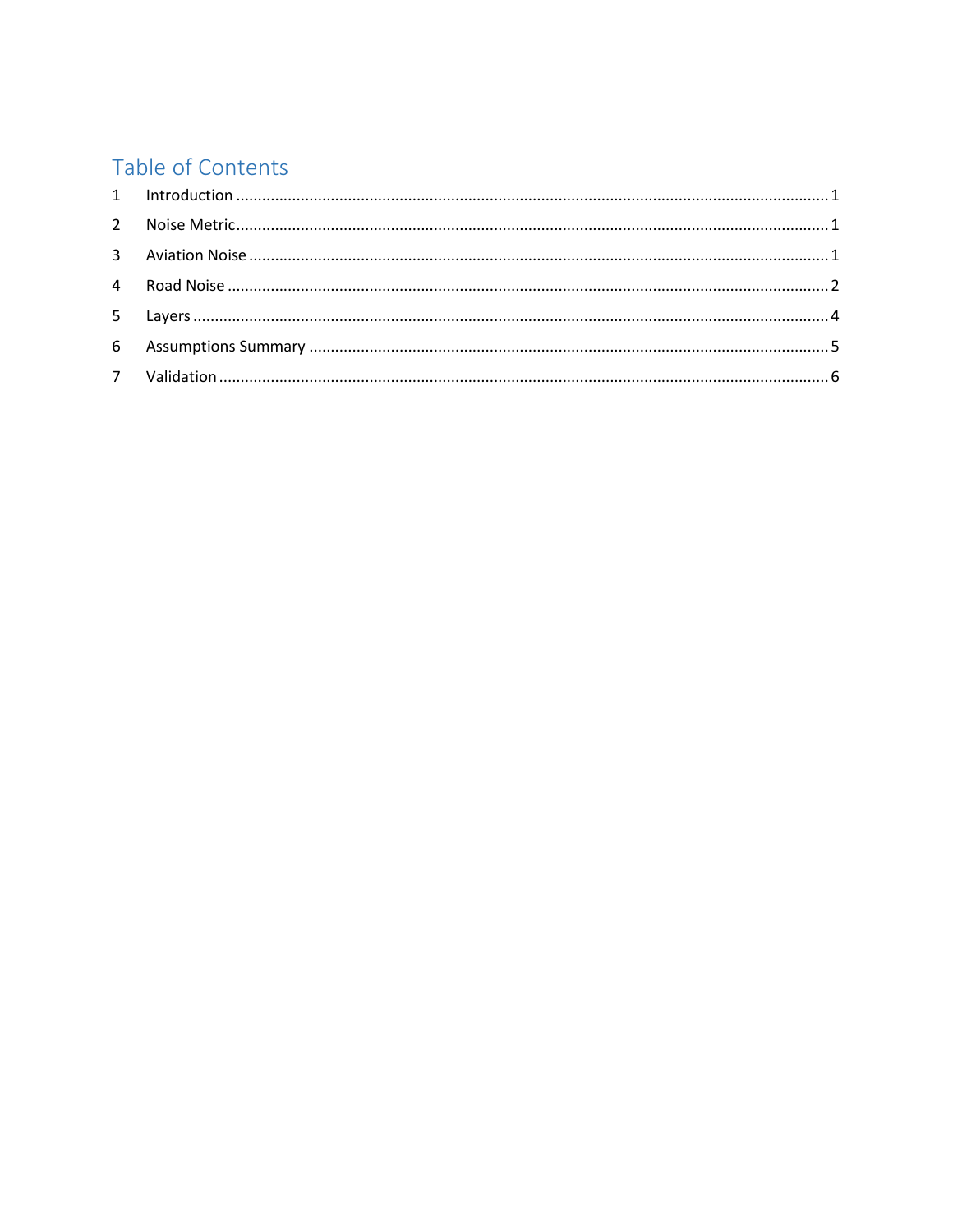## <span id="page-3-0"></span>1 Introduction

By most forecasts, the U.S. population is projected to grow by over 100 million by 2050. As demand for transportation increases, transportation-related noise will also change. The Bureau of Transportation Statistics (BTS) has started a national, multi-modal transportation noise mapping initiative to facilitate the tracking of trends in transportation-related noise as changes occur at an unprecedented rate.

This document describes the methodology and assumptions included in the National Transportation Noise Mapping Tool (NTNMT) which produces noise inventory layers for aviation and roadway transportation sources. Future versions of the tool are envisioned to include additional transportation noise sources (e.g. rail, maritime).

## <span id="page-3-1"></span>2 Noise Metric

The national transportation noise inventory is developed using a 24-hr equivalent sound level (LEQ, denoted by LAeq) noise metric. The results are A-weighted noise levels that represent the approximate average noise energy due to transportation noise sources over the 24 hour period at the defined receptors. This map includes simplified noise modeling and is intended for the tracking of trends, it should not be used to evaluate noise levels in individual locations and/or at specific times. See Sectio[n 6](#page-7-0) for more information on intended usage.

## <span id="page-3-2"></span>3 Aviation Noise

An aviation noise inventory is computed in the Aviation Environmental Design Tool (AEDT) version 2b Service Pack 2. See the AEDT documentation<sup>[1](#page-3-3)</sup> for acoustic computation details. The results from the aviation noise inventory are input into the NTNMT for visualization on the map. The aviation noise modeling inputs and assumptions are described in this section.

#### **Sources**

<span id="page-3-5"></span>Aircraft flight operation data are derived from the schedule data in the Traffic Flow Management System (TFMS)<sup>[2](#page-3-4)</sup>. By combining data from the Air Traffic Control System Command Center (ATCSCC), the Air Route Traffic Control Centers (ARTCCs), and major Terminal Radar Approach Control (TRACON) facilities, TFMS enables an accurate representation of all Instrument Flight Rules (IFR) flights in US airspace (note: helicopter operations are not included in this effort).

Flight operations are averaged into a single average annual day. Airports with an average of 1 or more jet departures per day are included in the analysis (note: airports with exclusively military operations were excluded; however, military operations at joint-use or commercial airports were included). For the year 2014, this resulted in the modeling of operations at 683 airports.

Departure and arrival procedures are assigned for the annualized day of operations. For the year 2014, detailed track information was available and leveraged for 121 airports, including the dispersion and utilization of each runway and ground track. For the remaining 562 airports, straight-in and straight-out procedures were modeled for all runways.

<span id="page-3-3"></span><sup>&</sup>lt;sup>1</sup> AEDT documentation is available on the AEDT Support website: [https://aedt.faa.gov/2b\\_information.aspx](https://aedt.faa.gov/2b_information.aspx)

<span id="page-3-4"></span><sup>2</sup> Volpe National Transportation Systems Center, "Traffic Flow Management System (TFMS), Reference Manual TSD Version 8.9," August 2003.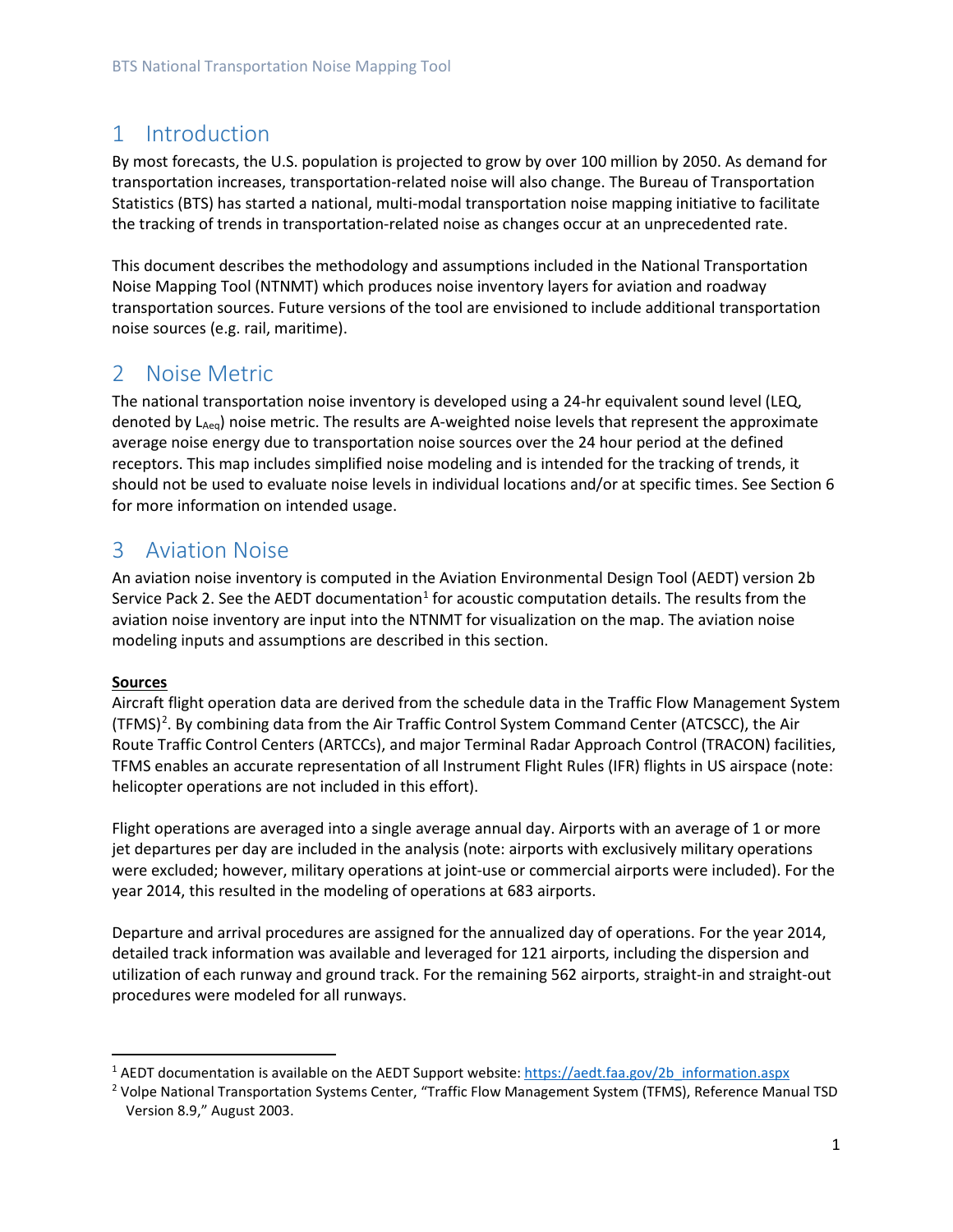#### **Receptors**

Noise levels are calculated at receptors in AEDT. For the aircraft noise inventory, an array of grid points that is large enough to encompass the full 35 dB(A)  $L_{Ae0,24}$  exposed area is used. Close in to each airport (as defined by the 55 dB(A) exposed area) an airport-specific receptor resolution is used. The distance between points in the 55 dB(A) exposed area varies between 0.005 and 0.25 nautical miles, depending on the size of the airport and the associated operation count. Beyond the 55 dB(A) exposed area, and out to 35 dB(A), a resolution of 0.25 nautical miles was used.

#### **Assumptions**

The following assumptions apply to the aircraft noise modeling used for this effort:

- <span id="page-4-6"></span>• Weather: NOAA [3](#page-4-1)0-Year Normals data  $(1971-2000)^3$  specific to each airport. Atmospheric absorption is assumed.
- Ground type: Acoustically soft ground. Sound levels for large areas with acoustically hard ground (e.g., water or pavement) may be under-predicted.
- Noise level cutoff: Aircraft noise is calculated out to 35 dB(A)  $L_{Aeq,24}$ .
- Additional assumptions that apply to the AEDT modeling software can be found in the [AEDT](https://aedt.faa.gov/Documents/AEDT2b_TechManual.pdf)  [Technical Manual](https://aedt.faa.gov/Documents/AEDT2b_TechManual.pdf)<sup>[4](#page-4-2)</sup>.
- Additional assumptions related to the TFMS dataset can be found in the TFMS Reference Manual<sup>2</sup>.

AEDT models aviation noise based on measured source data from actual aircraft. The uncertainty in the calculated noise on the ground increases as the noise level decreases due to increasing distance between the aircraft and the receptor.

### <span id="page-4-0"></span>4 Road Noise

Road noise is calculated within the NTNMT using acoustical algorithms from the Federal Highway Administration's (FHWA) Traffic Noise Model (TNM) version 2.5. The road noise modeling inputs and assumptions are described in this section.

#### **Sources**

<span id="page-4-5"></span>Average Annual Daily Traffic (AADT) values are used in conjunction with vehicle types and speed to compute road noise using TNM's acoustical algorithms. AADTs are obtained from FHWA's Highway Performance Monitoring System (HPMS)<sup>[5](#page-4-3)</sup>, which also describes the road types included in the National Transportation Noise Mapping Tool.

When valid speed information<sup>[6](#page-4-4)</sup> is included in the HPMS data, it is used in the road noise modeling. If valid speed information is not included in the HPMS data, average speeds are assigned based on road type and area type (urban or rural). Roads which do not have valid existing speeds, and are also missing road or area type information are assigned a default speed of 35 mph.

The road types and their average speed limits that are included in the National Transportation Noise Mapping Tool are described in [Table 1.](#page-5-0)

<span id="page-4-1"></span> <sup>3</sup> National Climatic Data Center; "U.S. Climate Normals 1971-2000, Products"; 2001; NOAA's National Climatic Data Center, Asheville, NC

<span id="page-4-2"></span><sup>4</sup> FAA's AEDT Technical Manual[: https://aedt.faa.gov/2b\\_information.aspx](https://aedt.faa.gov/2b_information.aspx)

<span id="page-4-3"></span><sup>5</sup> For more information on FHWA's HPM, visit[: https://www.fhwa.dot.gov/policyinformation/hpms.cfm](https://www.fhwa.dot.gov/policyinformation/hpms.cfm)

<span id="page-4-4"></span> $6$  Valid speed information is defined as  $>= 20$  mph, or  $<= 80$  mph.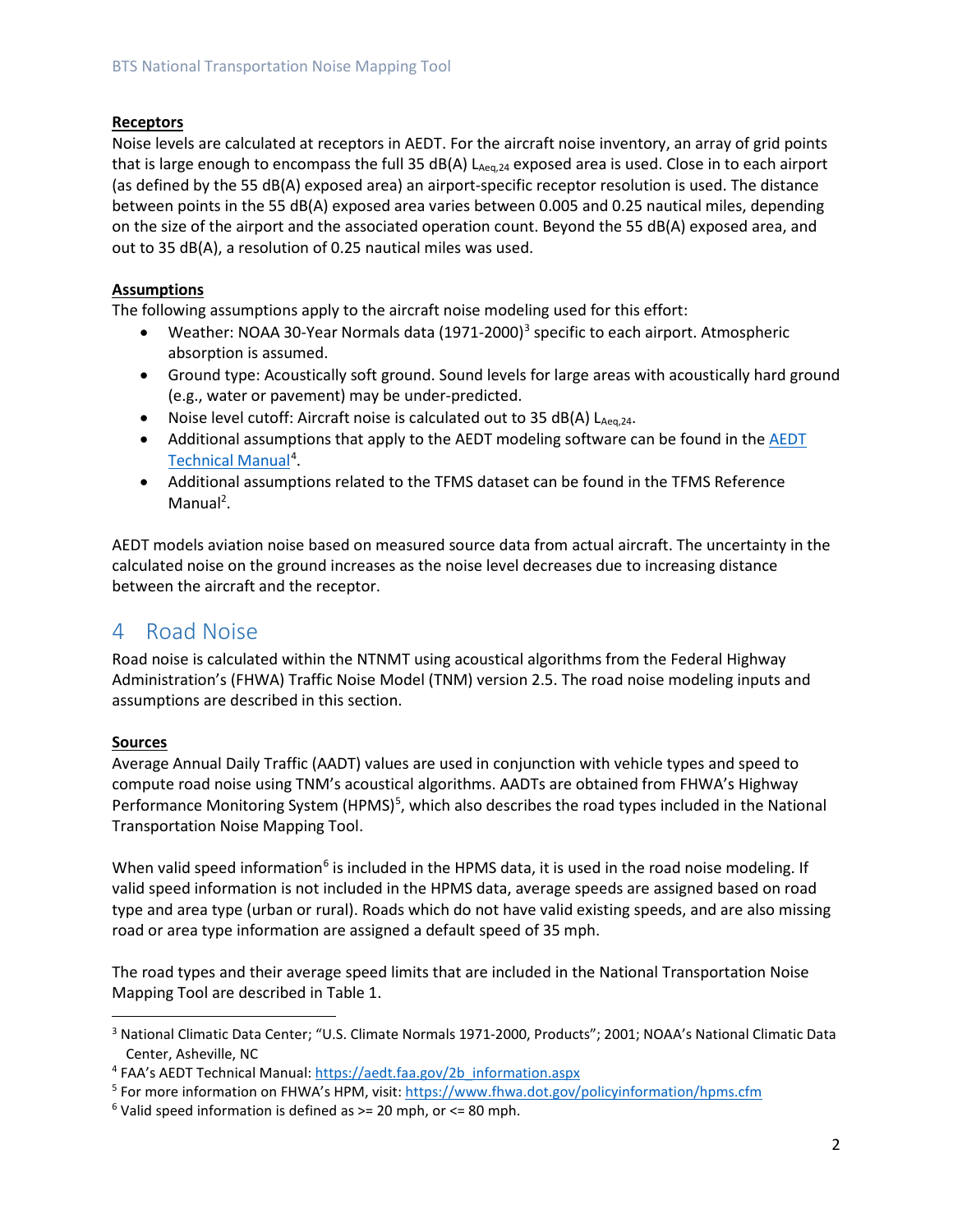<span id="page-5-0"></span>

| <b>Road Type</b>                                    | <b>Area Type</b> | <b>Average Speed (mph)</b> |
|-----------------------------------------------------|------------------|----------------------------|
| Interstate                                          | Rural            | 69                         |
| Principal Arterial - Other Freeways and Expressways | Rural            | 55                         |
| Principal Arterial - Other                          | Rural            | 55                         |
| Minor Arterial                                      | Rural            | 45                         |
| Major Collector                                     | Rural            | 44                         |
| Interstate                                          | Urban            | 59                         |
| Principal Arterial - Other Freeways and Expressways | Urban            | 61                         |
| Principal Arterial - Other                          | Urban            | 21                         |
| Minor Arterial                                      | Urban            | 20                         |
| <b>Major Collector</b>                              | Urban            | 29                         |

**Table 1: National Transportation Mapping Tool Road Types and Average Speeds**

The vehicle types that are included in the National Transportation Noise Mapping Tool are described in FHWA'[s TNM Technical Manual](https://www.fhwa.dot.gov/environment/noise/traffic_noise_model/tnm_v25/tech_manual/)<sup>[7](#page-5-1)</sup> and listed below:

- Automobiles
- Medium trucks
- Heavy trucks

The noise levels are determined using the FHWA's Traffic Noise Model's acoustical algorithms described by equations 1 through 8 in the [TNM Technical Manual.](https://www.fhwa.dot.gov/environment/noise/traffic_noise_model/documents_and_references/)

#### **Receptors**

Road noise is calculated at receptor locations. The road noise receptors are defined by a uniform grid with a resolution of 98.4 feet (30 m). Each receptor is modeled at a height of 4.92 feet (1.5 m) above ground level. Noise levels are adjusted to account for ground effects and free-field divergence differences between the source reference location<sup>[8](#page-5-2)</sup> and the receptor location.

#### **Assumptions**

The following assumptions apply to the road noise modeling in the National Transportation Noise Mapping Tool:

- Weather: Non-homogenous atmospheric effects are not taken into account in road noise modeling and TNM's default temperature and humidity levels are used (68 degrees F, 50% relative humidity).
- Ground type: Acoustically soft ground. Sound levels for large areas with acoustically hard ground (e.g., water or pavement) may be under-predicted.
- Average pavement is used for noise computations. Specific pavements may be quieter or louder depending on the material and texture of the road.
- Noise level cutoff: It is assumed that roadway traffic related noise levels below 35 dB(A) do not significantly contribute to the road noise level. Therefore, computations are cut-off for distances that result in noise levels from a single source to be less than 35 dB(A).
- Average Annual Daily Traffic: AADT data are distributed evenly across 24 hours.

<span id="page-5-1"></span> <sup>7</sup> FHWA's TNM Technical Manual Chapter 2: [https://www.fhwa.dot.gov/environment/noise/traffic\\_noise\\_model/tnm\\_v25/tech\\_manual/](https://www.fhwa.dot.gov/environment/noise/traffic_noise_model/tnm_v25/tech_manual/)

<span id="page-5-2"></span><sup>&</sup>lt;sup>8</sup> The source reference location is a point that is 50 feet from the road along a perpendicular line that intersects the midpoint of the road segment.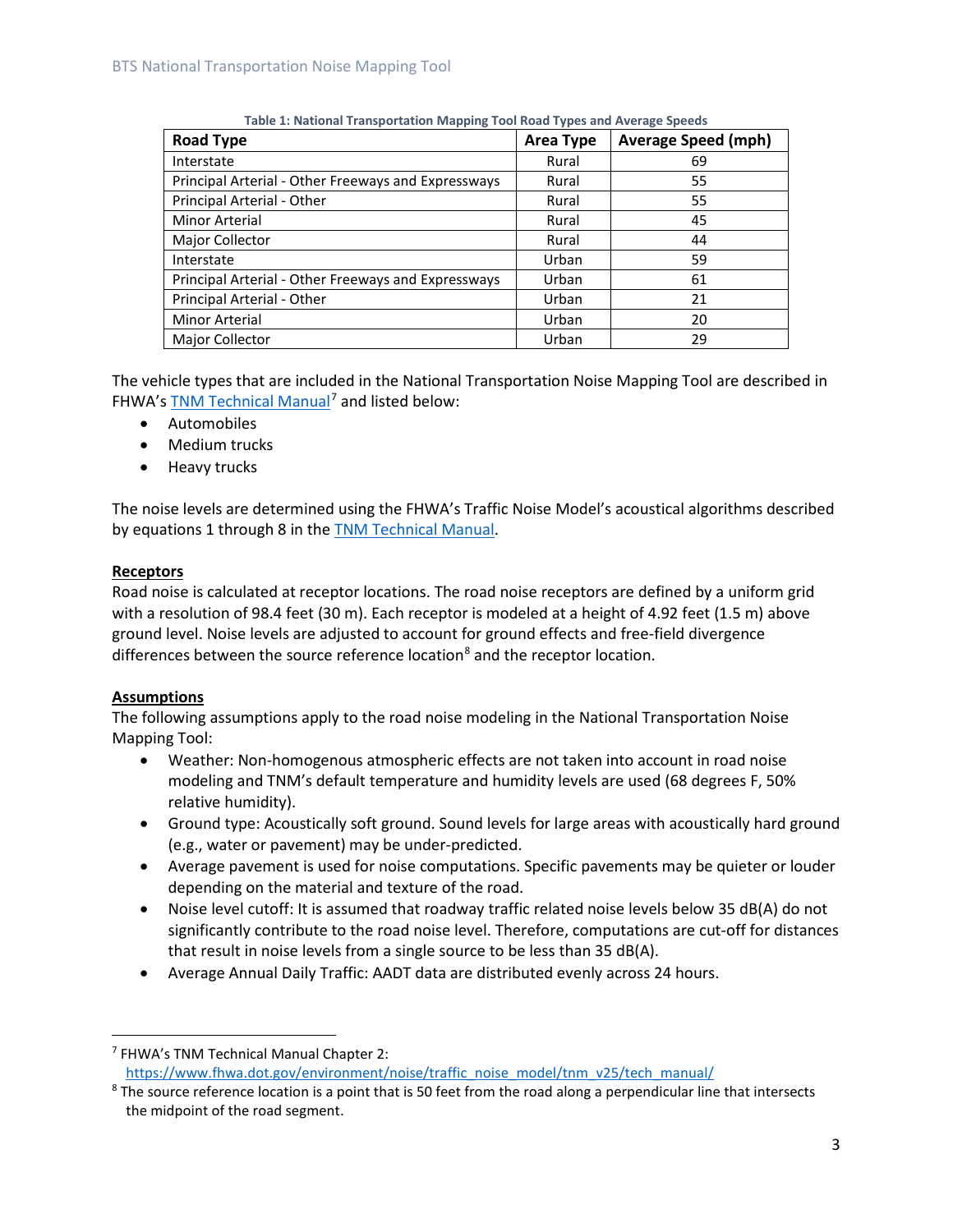- Attenuation Rate: In this model, noise level attenuation is considered to be due only to ground effects and free-field divergence. Shielding is not considered (i.e. attenuation due to barriers and terrain are not considered). For this reason, noise levels may be over-predicted in areas near highway barriers or natural shielding features such as berms, hills, etc.
- Additional assumptions that apply to the acoustical algorithms themselves can be found in FHWA's TNM Technical Manual.
- Additional assumptions related to the HPMS dataset can be found on the HPMS webpage<sup>5</sup>.

Pre-calculated TNM results are used as source data in the road noise modeling. The uncertainty in the calculated noise increases as the noise level decreases due to increasing distance between the vehicle and the receptor.

## <span id="page-6-0"></span>5 Layers

The aircraft and road noise inventory data for the year 2014<sup>9</sup> are provided as Geographic Information System (GIS) layers for the United States by state. Aircraft and road noise inventories are provided both separately and as combined GIS layers. The combined aircraft and road noise inventories are acoustically summed to produce the composite layers.

The data are organized into of three main directories, Alaska, Hawaii and Continental United States (CONUS), each containing geodatabases for aviation noise, road noise, and combined aviation and road

noise. A single raster dataset is contained within each of the Alaska and Hawaii geodatabases while the CONUS directory contains the raster datasets for the 48 contiguous states.

Each state is provided as a separate ArcGIS raster dataset. The 48 contiguous states are contained in one file geodatabase which also includes a single mosaic dataset composed of the individual rasters. Note that the CONUS directory also contains *Overviews* folders. These files are used in the mosaic dataset and allow for quickly viewing lower-resolution copies of raster data when zoomed out. When zooming into an area, the finer resolution data are used.

All layers use variations of the Albers Equal-Area Conic projection<sup>10</sup>. The projection and resolution are modeled after the National Land Cover Database (NLCD 2011) $^{11}$ .



**Figure 1: National Transportation Noise Directories**

<span id="page-6-1"></span><sup>&</sup>lt;sup>9</sup> Data from the year 2013 were used for the state of New York due to HPMS data issues for the year 2014.

<span id="page-6-2"></span> $10$  Projections used include USA Contiguous Albers Equal Area Conic USGS version (WKID 102039), NAD\_1983\_Alaska\_Albers (WKID 3338), and Hawaii\_Albers\_Equal\_Area\_Conic (WKID 102007).

<span id="page-6-3"></span><sup>&</sup>lt;sup>11</sup> For more information on the national land cover database 2011, visit[: http://www.mrlc.gov/nlcd2011.php.](http://www.mrlc.gov/nlcd2011.php)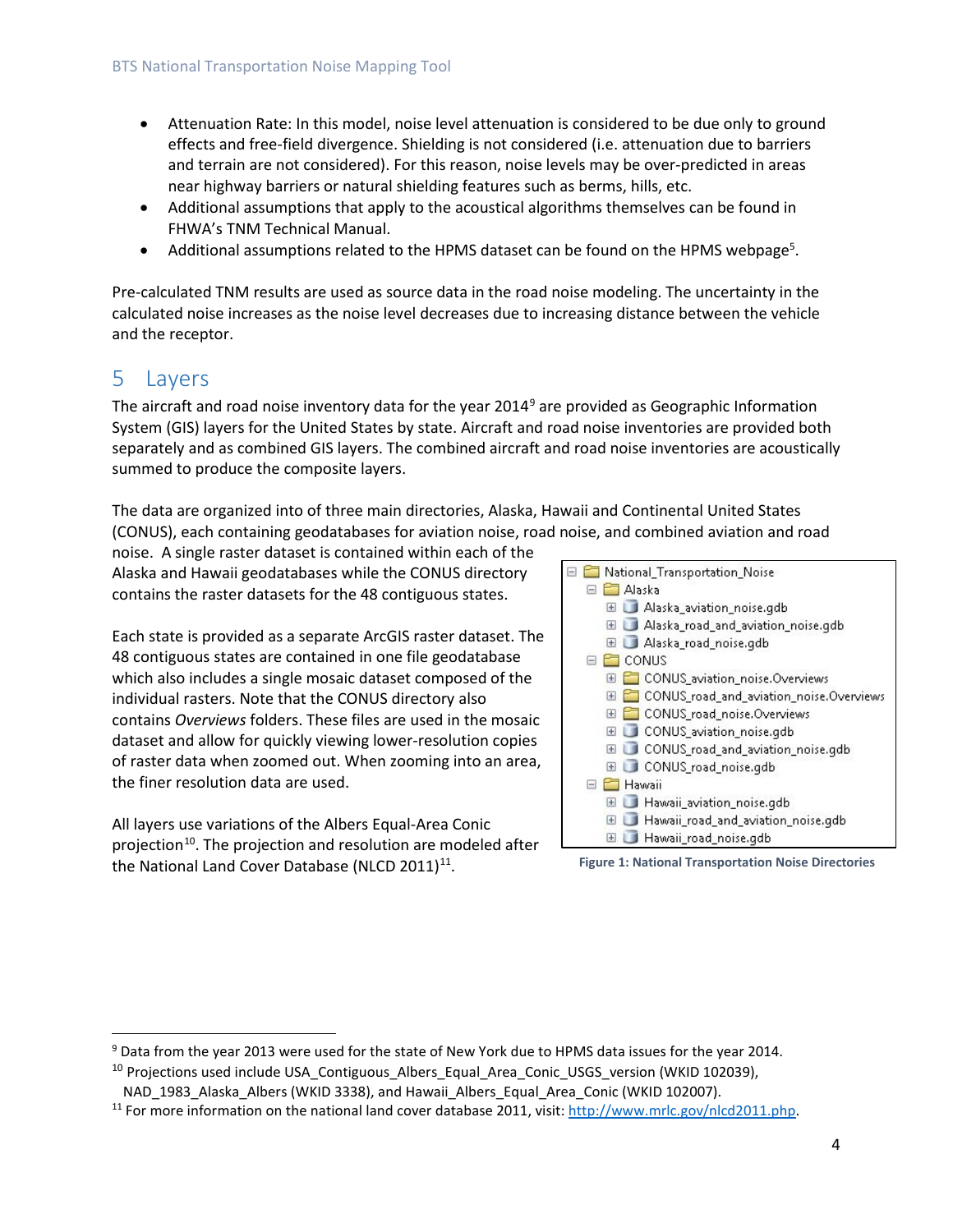## <span id="page-7-0"></span>6 Assumptions Summary

The multi-modal, national transportation noise map is intended to facilitate the tracking of trends in transportation-related noise, by mode and collectively. This maps includes simplified noise modeling and should not be used to evaluate noise levels in individual locations.

A summary of the assumptions on aircraft and road noise modeling listed in Section[s 3](#page-3-2) and [4](#page-4-0) is provided below. In addition, it should be noted that these layers only represent noise from aircraft and road transportation noise sources, non-transportation sources are not reflected in these data.

#### **Weather**

- Aviation: NOAA 30-Year Normals data  $(1971-2000)^3$  specific to each airport. Atmospheric absorption is assumed.
- Road: Non-homogenous atmospheric effects are not taken into account in road noise modeling and TNM's default temperature and humidity levels are used (68 degrees F, 50% relative humidity).

#### **Ground Type**

Acoustically soft ground is used for both aviation and road noise modeling. Sound levels for large areas with acoustically hard ground (e.g., water or pavement) may be under-predicted.

#### **Noise Level Cutoff**

Aviation and road noise is calculated out to 35 dB(A).

#### **Noise Models**

- Pre-calculated TNM results are used as source data in the road noise modeling. The uncertainty in the calculated noise increases as the noise level decreases due to increasing distance between the vehicle and the receptor. Additional assumptions that apply to the acoustical algorithms used in road noise modeling can be found in FHWA's [TNM Technical Manual.](https://www.fhwa.dot.gov/environment/noise/traffic_noise_model/documents_and_references/)
- AEDT models aviation noise based on measured source data from actual aircraft. The uncertainty in the calculated noise on the ground increases as the noise level decreases due to increasing distance between the aircraft and the receptor. Additional assumptions that apply to the AEDT modeling software can be found in the [AEDT Technical Manual.](https://aedt.faa.gov/Documents/AEDT2b_TechManual.pdf)

#### **Data**

- Aviation: The source of aircraft flight operation data is the schedule dataset provided by the Traffic Flow Management System (TFMS).
- Road: The source of Average Annual Daily Traffic (AADT) for road noise modeling is provided by FHWA's Highway Performance Monitoring System (HPMS).

#### **Additional Road Noise Assumptions**

- Average pavement is used for noise computations. Specific pavements may be quieter or louder depending on the material and texture of the road.
- Average Annual Daily Traffic: AADT are distributed evenly across 24 hours.
- Attenuation Rate: In this model, noise level attenuation is considered to be due only to ground effects and free-field divergence. Shielding is not considered (i.e. attenuation due to barriers and terrain are not considered). For this reason, noise levels may be over-predicted in areas near highway barriers or natural shielding features such as berms, hills, etc.